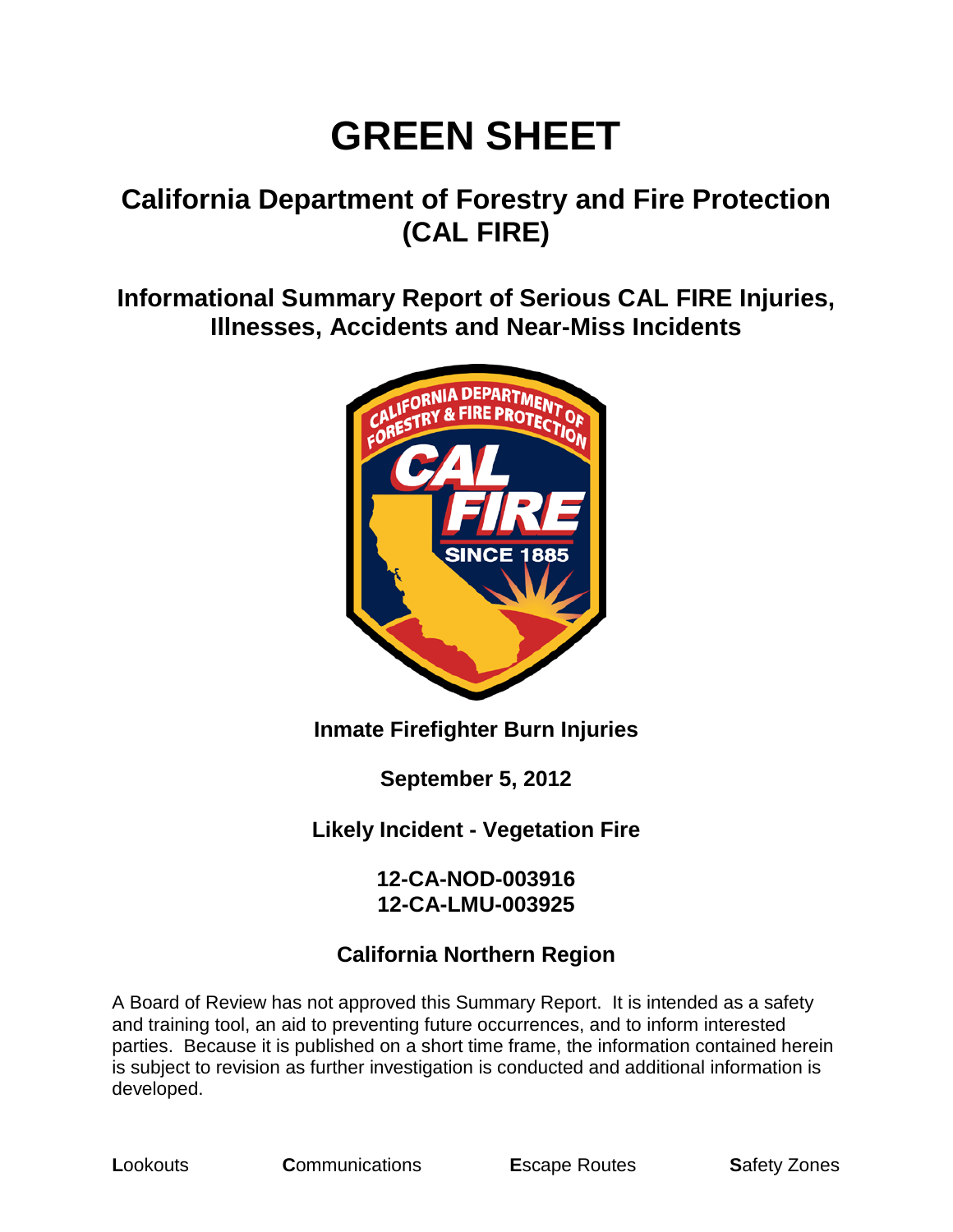Likely Green Sheet Page 2 of 6

## **SUMMARY**

On Wednesday, September 5, 2012, at approximately 11:27 AM, two CAL FIRE handcrews were dispatched from Intermountain Conservation Camp #22 to an initial attack vegetation fire south of Likely, California.

The handcrews arrived at approximately 12:56 PM, and were assigned to anchor the fire to State Route 395 and begin constructing direct handline. At approximately 2:00 PM, the lead handcrew was constructing direct handline and suppressing small slopovers when the fire behavior suddenly increased during a wind shift. As the majority of the crew retreated into the black, three inmates found their escape route blocked by the advancing flame front. The inmates passed through the flame front into the black where they sustained first degree and some minor spots of second degree burns to their faces. The inmate firefighters were transported by ground ambulance to Modoc Medical Center. The three inmates were treated for minor burns and released to CDCR at Devils Garden Camp.

# **CONDITIONS**

Weather: Blue Door RAWS: (41.0547° N X 121.3375° W) BDOC1 Orientation to Incident: About 10 miles SE of Accident Site Date/Time: September 5, 2012 / 1:59 PM Temperature: 81.0° F Relative Humidity: 7% Wind Speed/Direction: 12 mph from SW Wind Gust: 23 mph

- Fuel Type: Rangeland consisting of: low sagebrush, mixed annual grasses, western juniper, conifer, and shrubs. Accident site was primarily grasses 6 to 8 inches tall.
- Topography: The accident site sits at 4,918 feet and is relatively flat with a gentle slope falling toward the north. Area is covered with loose rocks of various sizes.
- Fire Behavior: Upon their arrival the handcrew encountered a backing fire along the flank with flame lengths averaging about 1 foot. The wind changed speed and direction at the time of incident increasing flame lengths to 3-4 feet with some sheeting and short range spotting.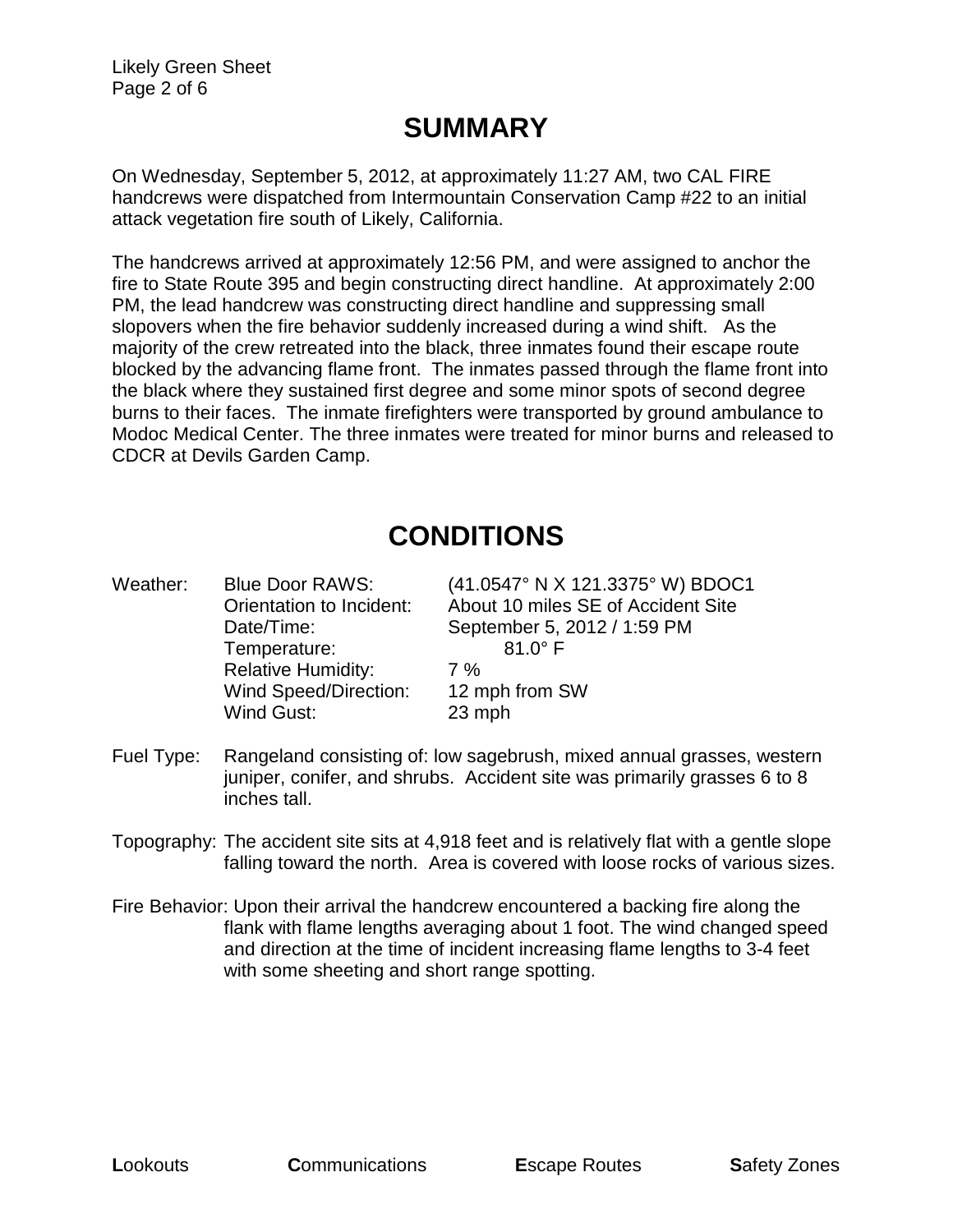# **SEQUENCE OF EVENTS**

On Wednesday, September 5, 2012, at approximately 11:27 AM, two CAL FIRE handcrews were dispatched from Intermountain Conservation Camp #22 to an initial attack vegetation fire seven miles south of Likely, California, along Highway 395 at Sage Hen Summit.

After the crews arrived at approximately 12:56 PM, both Fire Captains met face-to-face with the Bureau of Land Management (BLM) Incident Commander (IC) and were given their assignment to anchor the fire at Highway 395 and construct direct handline along the left flank. After the briefing with the IC, the Fire Captains met and decided a "leapfrog" tactic would be used allowing the first crew to begin work about 200 feet up the fire's edge from the highway and leaving the second crew the job of anchoring the fire at the pavement's edge. Returning to the crew, the Fire Captain gave a quick, but thorough safety briefing prior to beginning work. Much of the briefing was dedicated to utilizing the black as a safety zone and to maintain a direct attack on the fire's edge.

At the time the handcrews began working this portion of the fire, both the Captain and IC described the fire behavior as "not extremely active," and was characterized as "backing against the wind in light grassy fuels." Handline construction was hampered by the numerous rocks that were scattered throughout the area.

The "leap-frog" tactic worked well for the crews and as they progressed, a CAL FIRE dozer arrived, advanced up the completed handline taking a position in front of the lead handcrew. Rocky conditions slowed the dozers progress so the handcrew bumped past the dozer.

At approximately 2:00 PM, the weather conditions began to change and on several occasions the fire's intensity increased due to wind gusts and small directional shifts. During these flare-ups, the Fire Captain would back the crew into the burn, and when conditions improved, the crew would resume working. At the time the inmates were injured, the crew was working parallel to a three-strand barbed wire fence. Three inmate firefighters at the rear of the hookline were working on a finger when the wind shifted and increased in speed, cutting them off from the safety of the black. Alarmed, the inmates moved away from the approaching flame front and began moving parallel to the barbed wire fence and the approaching flame front. At this point they saw the Fire Captain up ahead of them and could hear the other crew members yelling for them to move into the black. Instead of paralleling the fire, they turned and ran through the four foot sheeting grass fire into the black. Traversing the rocky terrain caused two of the inmates to lose their footing and fall into the flame front. The third inmate, seeing a crewmate fall, stopped and reached back to help but, due to the flames, was unable to assist. The two fallen inmates quickly regained their footing, and along with the third clambered into the black.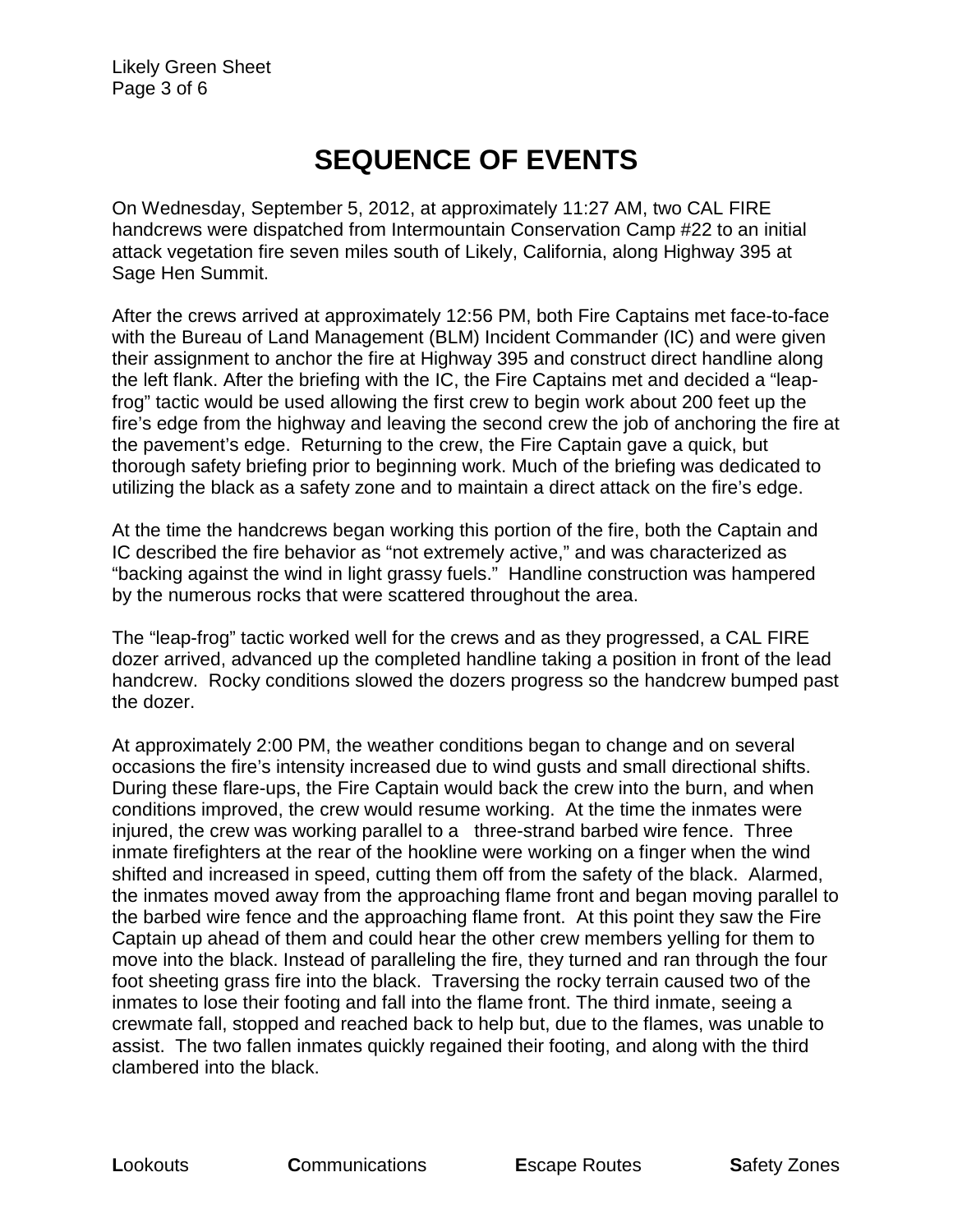Likely Green Sheet Page 4 of 6

The Fire Captain seeing the event unfold, gathered up the entire crew in the safety of the black and surveyed the condition of the entire crew. All inmate firefighters on the crew appeared to be unhurt. Three of the inmates had some reddening of the cheeks and noses. At this point the Fire Captain, believing the inmates were not injured, put the crew back to work and continued to monitor the inmates' conditions. About 20 minutes later, the three inmates notified the crew's Swamper that they were burned. The Fire Captain re-examined the three inmate firefighters who had begun to exhibit more visible signs and symptoms of minor burn injuries and at approximately 2:29 PM, made contact with the IC with the injury report. The IC made an ambulance request through the local dispatch center. The Fire Captain moved the three inmates back down the handline to Highway 395 to rendezvous with CDCR Officers and the ambulance.

The inmate firefighters were transported from the incident by ground ambulance to Modoc Medical Center in Alturas where they were treated for minor first and second degree burns. They were released about an hour after they arrived and returned to Devils Garden Conservation Camp # 40 to rest and recuperate before being reunited with their crew

# **INJURIES/DAMAGES**

Minor first and second degree burns. One inmate had a first degree burn to the lower lip; one had first and second degree burns to the ear and cheek; and one had first and second degree burns to the nose and cheek.

# **SAFETY ISSUES FOR REVIEW**

- Most incidents happen on smaller fires or on isolated portions of larger fires.
- Most fires are innocent in appearance before unexpected shifts in wind direction and/or speed results in flare-ups or extreme fire behavior. In some cases, tragedies occur in the mop-up stage.
- Flare-ups generally occur in deceptively light fuels, such as grass and light brush. Fires run uphill surprisingly fast in chimneys, saddles, gullies, and on steep slopes.
- Full Personnel Protective Equipment (PPE) must be worn and fully utilized to reduce the risk of exposure to hazardous conditions and subsequent injuries.
- Identify safety zones and escape routes and make them known.
- You notice the wind increase and/or change direction.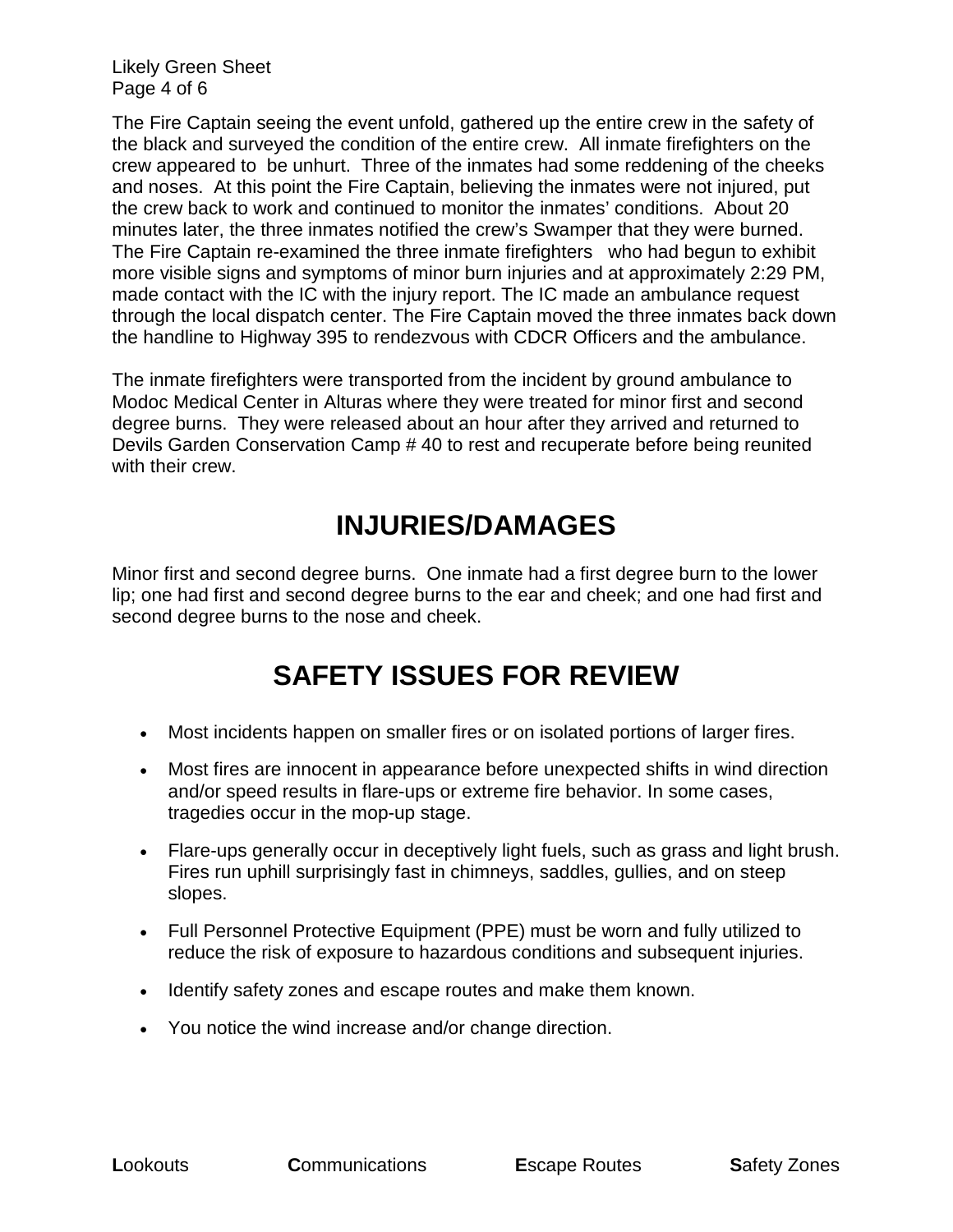



J. Berglund